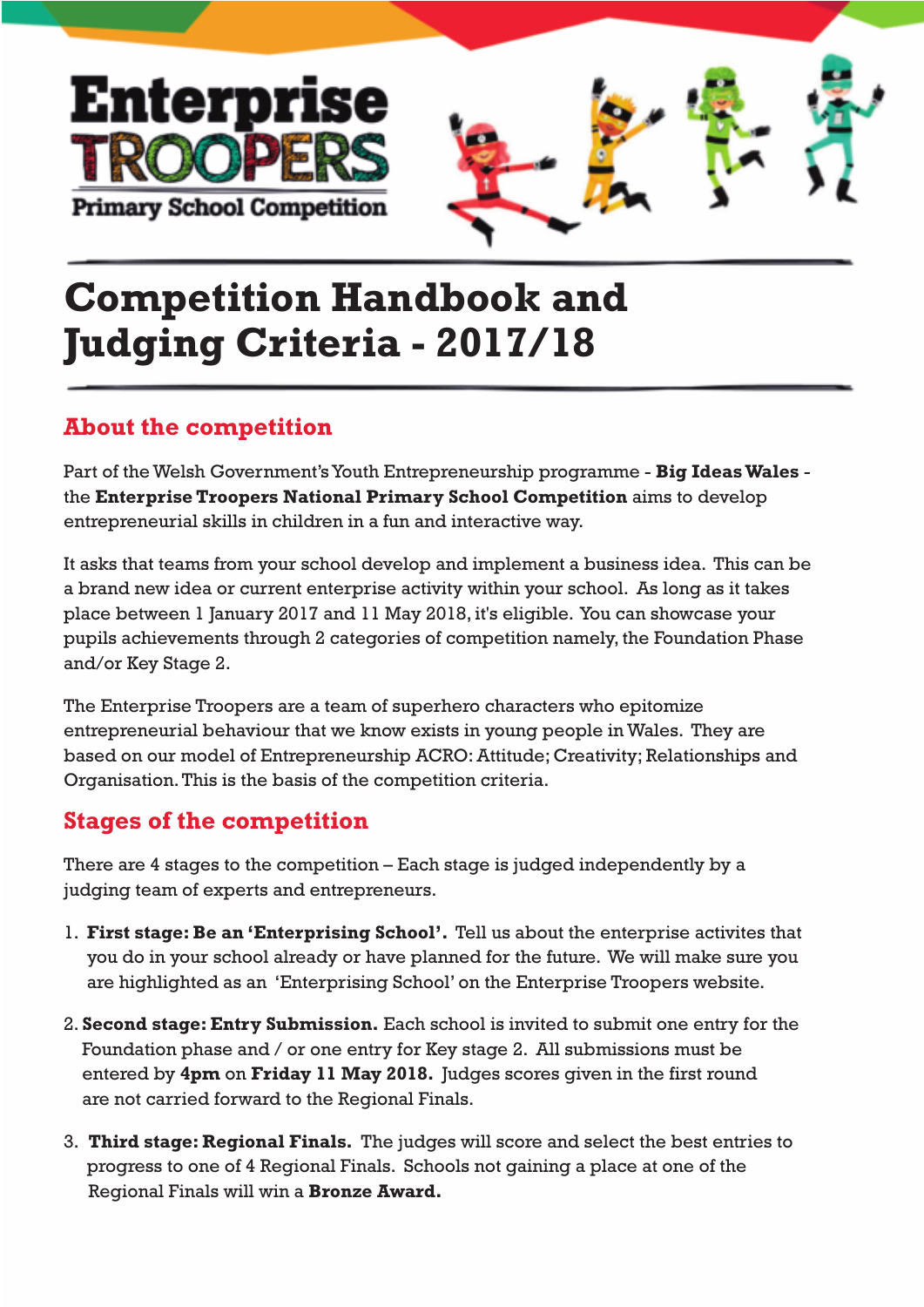The Regional Finals will take place across Wales between **11 and 22 June 2018.** For entries from the Foundation Phase this will be their final. All schools attending the Regional Finals will win a **Silver Award.**

4. **Fourth stage:Welsh National Final.** The National Final will be a prestigious and fun occasion to celebrate the achievements of primary school children in their entrepreneurship activity. The top 16 entries from the 4 Regional Finals from Key Stage 2 will progress to the National Final. This will be held during the **week of 2 July 2018** at a venue to be confirmed. All schools attending the National Final will win a **Gold Award.** The schools who receive Awards at the National Final will win a **Platinum Award.**

We want to recognise pupils and schools at every stage of the journey in the competition. As outlined above schools will gain Enterprising School, Bronze, Silver, Gold or Platinum Awards in the form of a certificate and recognition on the Enterprise Troopers Gallery of Participants as well as certificates for pupils participating at the Regional and National Events. (Schools gaining a Bronze Award will be asked to email a photograph for inclusion on the website gallery. Schools gaining Silver, Gold and Platinum will be photographed at the Regional / National events by a professional photographer).

In addition to the Bronze, Silver, Gold and Platinum Awards, at the Regional and National Finals we will present the following awards. These will recognise specific elements and strengths of teams:

- Team Spirit Award
- Display Stand Award
- Business Engagement Award
- Curriculum Links Award
- ECO / Environmental Award **NEW FOR 2017/18**
- Star Trooper Award Outstanding individual
- Big Ideas Award for innovative product or service
- Foundation Phase Regional Winner and Runners Up (Regional only)
- Key Stage 2 Regional Finalists (Regional only)
- Presentation Award (National only)
- Teacher Trooper Award Head teacher nominated (National only)
- National Winner and Runners Up (National only)







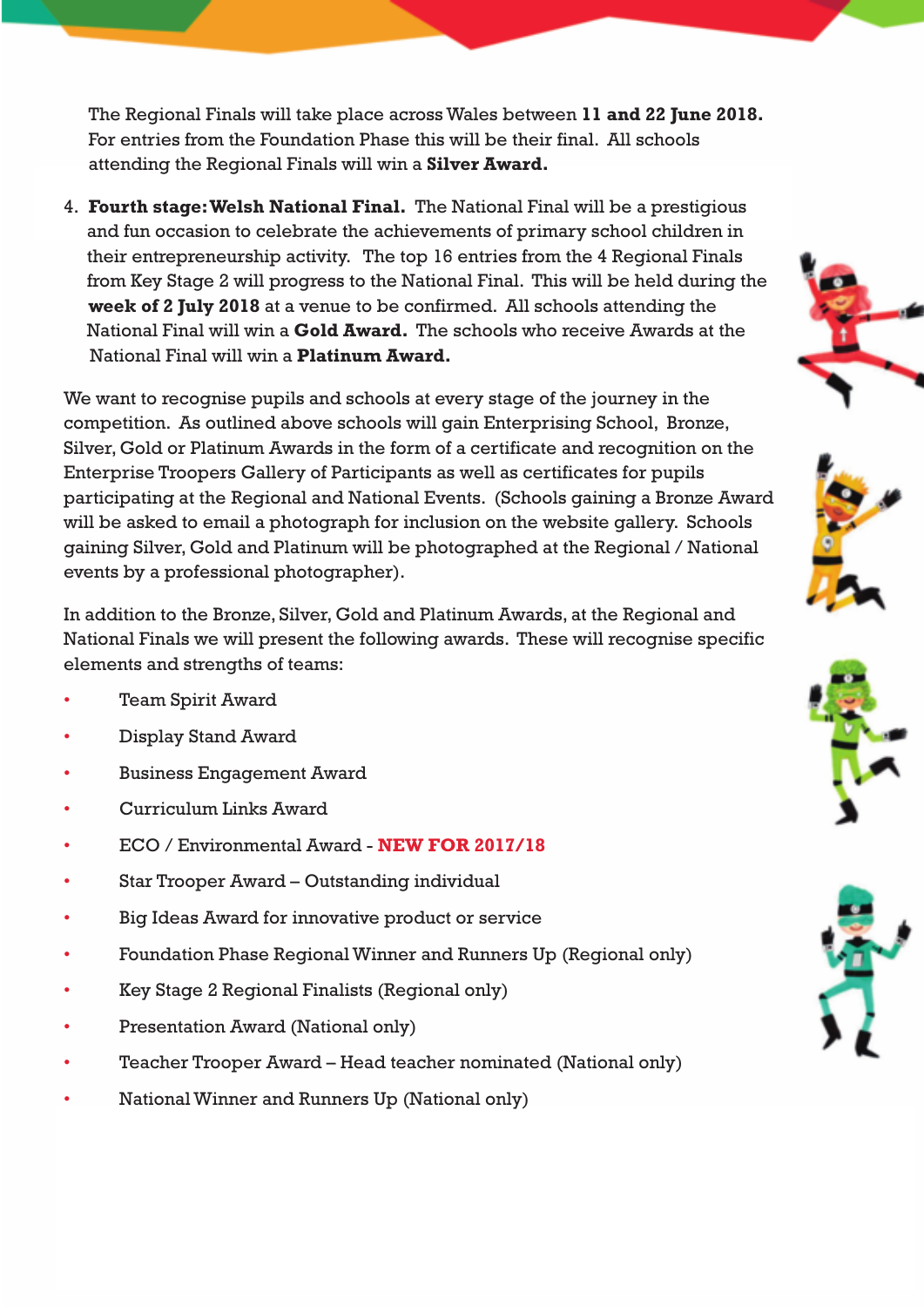### **Competition Entry**

To get started all you need to do is enter your school details on the Enterprise Troopers website - if you tell us about your enterprise activites at this stage we will showcase you as an 'Enteprising School'. The closing date for completing your full entry is **4pm** on **11 May 2018**. If you have difficulty entering via the website please send us an email at **hello@EnterpriseTroopers.com**

Once we've received your initial registration your school will be emailed an entry pack. This pack will include support and promotional materials to get you started.

Consider how you currently run enterprise within the school; what age group participate and what you feel would make a good entry into the competition. Remember you can submit 2 entries – one for Foundation Phase and one for Key Stage 2.

If you run enterprise across the school curriculum and in a number of year groups you may need to run a competition in school to identify and select your winning entry. Why not get local business people involved to help judge the entries!

Due to space restrictions only 4 pupils and 2 teachers will be invited to the Regional Finals. But there are no restrictions on how many can take part in the enterprise.

The **www.EnterpriseTroopers.com** website is full of resources to help you develop your enterprise programme within school. There are also examples of projects schools entered in the competition in previous years.

#### **The deadline for entry is 4pm on 11 May 2018.**

Entries can be **uploaded online**. You will be able to return to amend/add to your submission as many times as you like. However you will need to enter the email address you used when you first started your entry as well as your password to access this area of the website. If you experience any problems please email to let us know at **hello@EnterpriseTroopers.com**

Alternatively you can download an entry form from the website or we can email the form to you. The completed entry form can then be returned by email. If this is not possible then it can be posted or hand delivered to:

**Enterprise Troopers**, c/o Prospects Cazbah, 15 Neptune Court, Ocean Way, Cardiff Bay CF24 5PJ







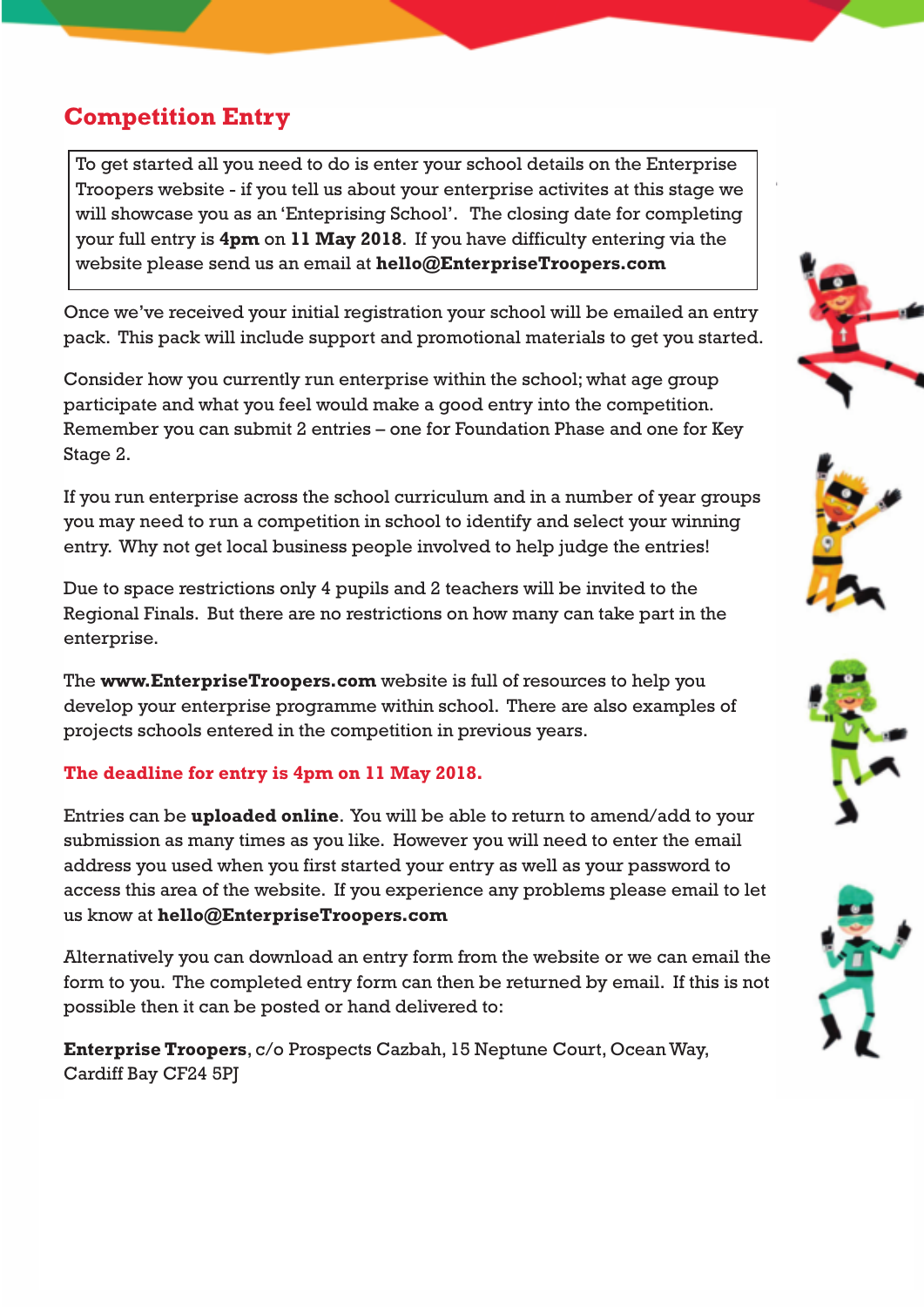## **Judging process**

The table below shows what is required of you at each stage of the judging process and what % of scores will be awarded for each element.

| Scoring matrix                       | Entry      | Display stand | Presentation |  |
|--------------------------------------|------------|---------------|--------------|--|
|                                      | Submission | and interview |              |  |
| <b>First Round: Entry Submission</b> | 100%       |               |              |  |
| Second Round: Regional Final         |            | 100%          |              |  |
| Third Round: National Final          |            | 80%           | 20%          |  |

**Entry submissions** will be judged using the criteria below and you will be notified of whether your entry has progressed to one of the Regional Finals by **25 May 2018**.

If successful your entry will be taken forward to one of the 4 Regional Finals to be judged independently. Remember, the marks from the first stage will not be carried forward to the Regional Finals.

At Regional and National Finals 4 pupils, accompanied by 2 adults, will be invited to attend events and showcase their work.

The **Display Stand and Interview** will be an opportunity for pupils to showcase their work. Each team will be provided with a 6 panel display board and Velcro pads to fix items to panels - 1874mm high x 2063mm wide, an electric socket and table.

The judges will visit each display stand and interview the team members to find out more about their entry and score the entries against the criteria detailed below.

The focus will be on learning and enjoyment, without unnecessary pressure placed on the pupils. During the day pupils will have the opportunity to visit each other's stands, take part in enterprise related workshop activities and the Enterprise Troopers will be on hand to ensure the pupils are engaged throughout.

At the National Final (Key Stage 2 only) participants will be asked to deliver a two minute presentation to the judges, invited guests and other teams participating at the final.

Equipment will be provided for showing video, audio and Powerpoint presentations if required. Other visual aids may also be used if preferred.

The pupils' presentation should outline what enterprise activity took place, why they chose this activity, what skills they learnt and developed and what went well and what didn't go so well.







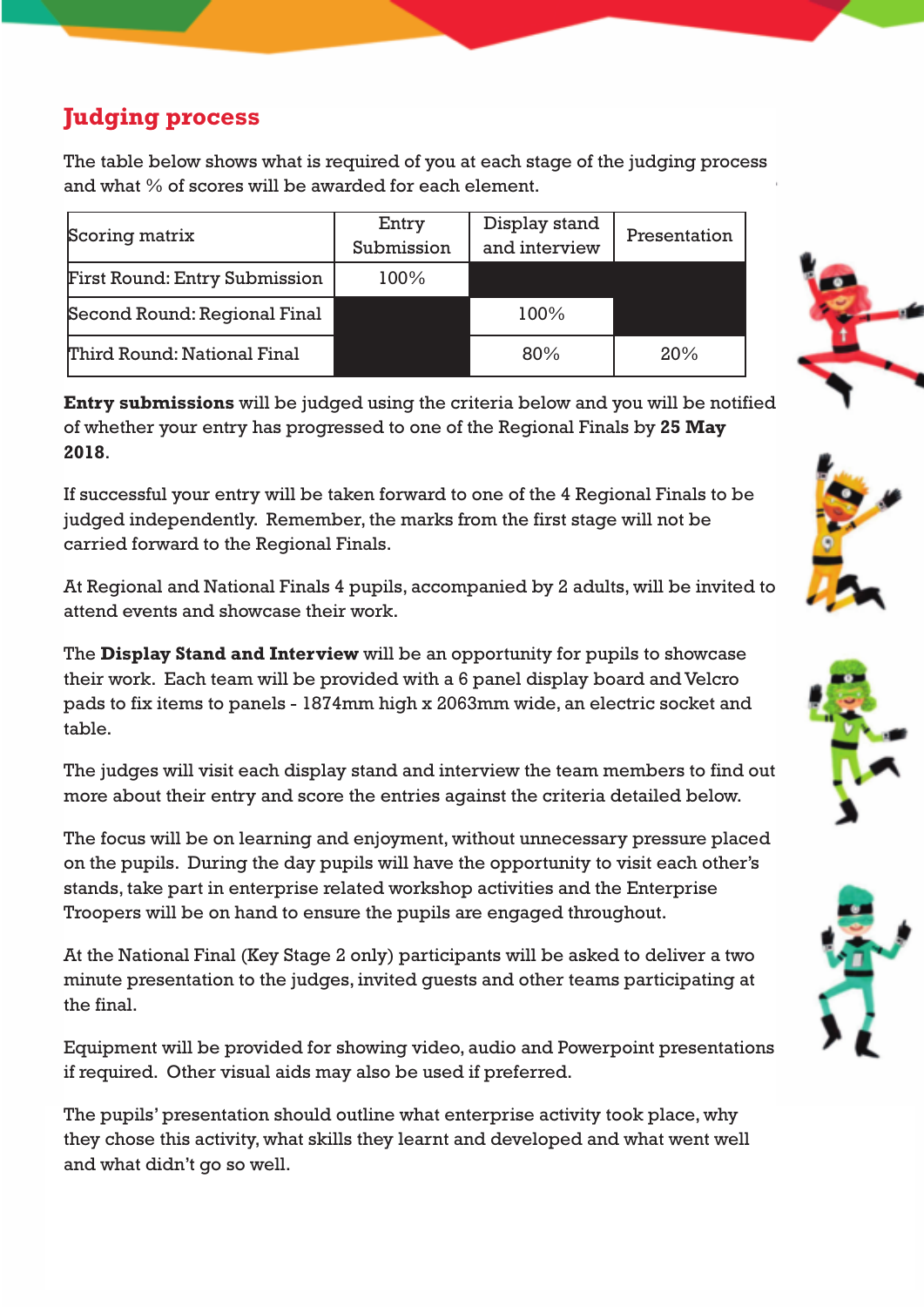At each stage of the competition marks will be awarded against the criteria given below. Please answer all the areas in your initial entry to maximise your score at this stage. These marks do not carry forward to the Regional and National Finals each stage is judged independently.

For schools gaining a place at the National Final there is an opportunity for the Headteacher to nominate a teacher for the "Teacher Trooper Award". This is a written piece of no more than **300 words** to highlight the contribution of an individual teacher to developing the entrepreneurial spirit within the school. Evidence their achievements through examples and outcomes. This will be assessed Nationally and awarded at the National Final.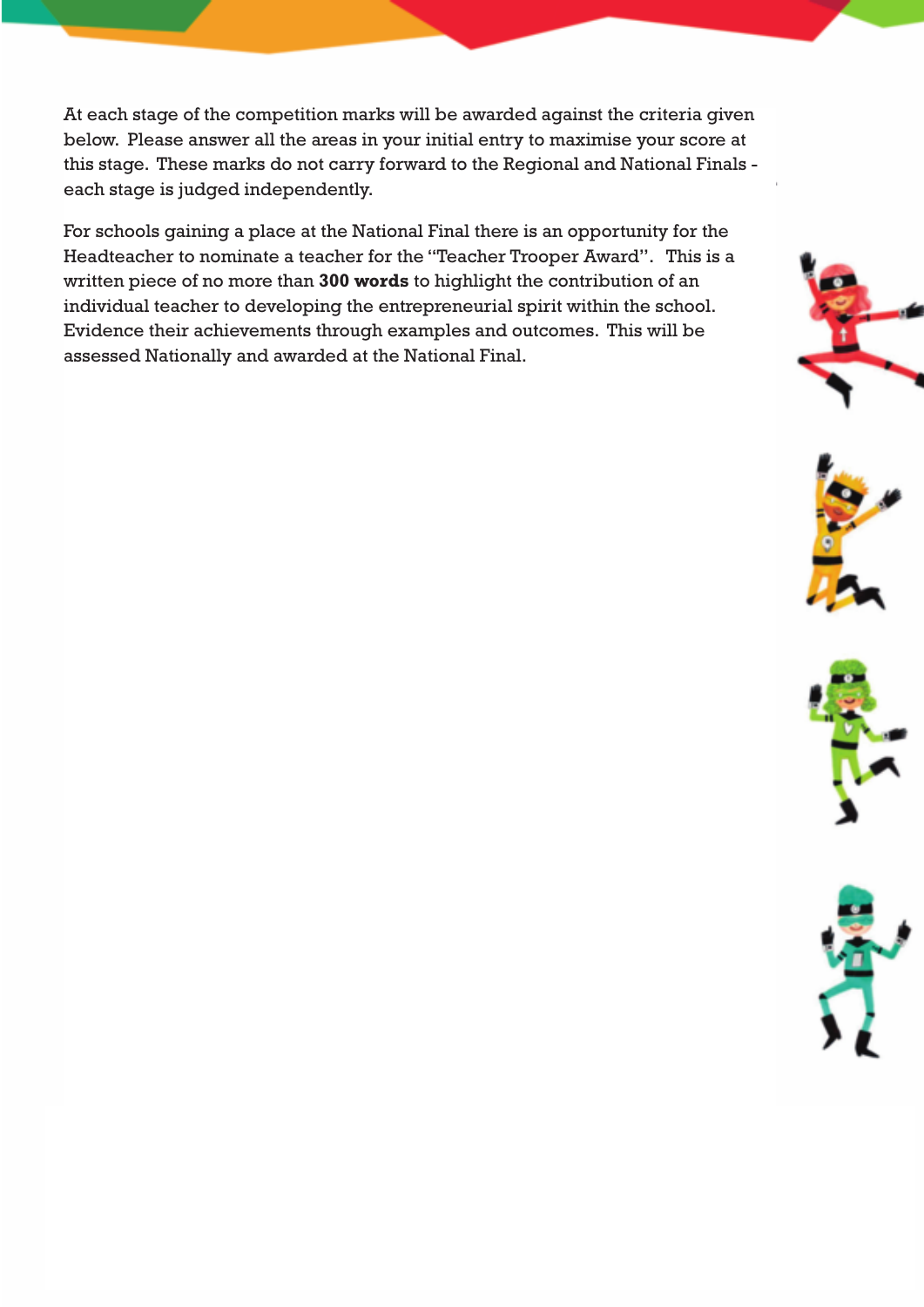## **Assessment criteria**

|                                                                                                                                                                                                                                                                                                                                      | Topic areas / example<br>questions<br>How will this be<br>assessed?                                                                                                                                                                                                                                                                                                                                                                                                                                                                                                                  | <b>Marks awarded at each stage</b> |                          |                          |  |
|--------------------------------------------------------------------------------------------------------------------------------------------------------------------------------------------------------------------------------------------------------------------------------------------------------------------------------------|--------------------------------------------------------------------------------------------------------------------------------------------------------------------------------------------------------------------------------------------------------------------------------------------------------------------------------------------------------------------------------------------------------------------------------------------------------------------------------------------------------------------------------------------------------------------------------------|------------------------------------|--------------------------|--------------------------|--|
| <b>Key ACRO</b><br><b>behaviours</b>                                                                                                                                                                                                                                                                                                 |                                                                                                                                                                                                                                                                                                                                                                                                                                                                                                                                                                                      | Entry<br>Submission                | Regional<br><b>Final</b> | <b>National</b><br>Final |  |
| <b>Attitude</b><br>Evidence of pupils<br>understanding of<br>self, strengths and<br>motivations.<br>Demonstrating<br>following<br>behaviours:<br>Self knowledge,<br>$\bullet$<br>belief and<br>confidence<br><b>Motivation</b><br>$\bullet$<br>Aspiration<br>$\bullet$<br>Determination<br>$\bullet$<br>Competitiveness<br>$\bullet$ | How did the pupils<br>stay motivated?<br>How did the pupils<br>cope with difficult<br>situations?<br>How did the<br>enterprise develop<br>pupils confidence and<br>self awareness?<br>How did the pupils set<br>out what they wanted<br>to achieve?<br>How did the team<br>improve their<br>understanding of<br>entrepreneurial<br>activity during the<br>activity?<br>How did the team's<br>values for the<br>environment,<br>community and<br>business shape their<br>decisions?<br>How did the<br>competition help the<br>team with other<br>school work and<br>curriculum links? | $\frac{1}{20}$                     | $\frac{1}{20}$           | 1 <sub>15</sub>          |  |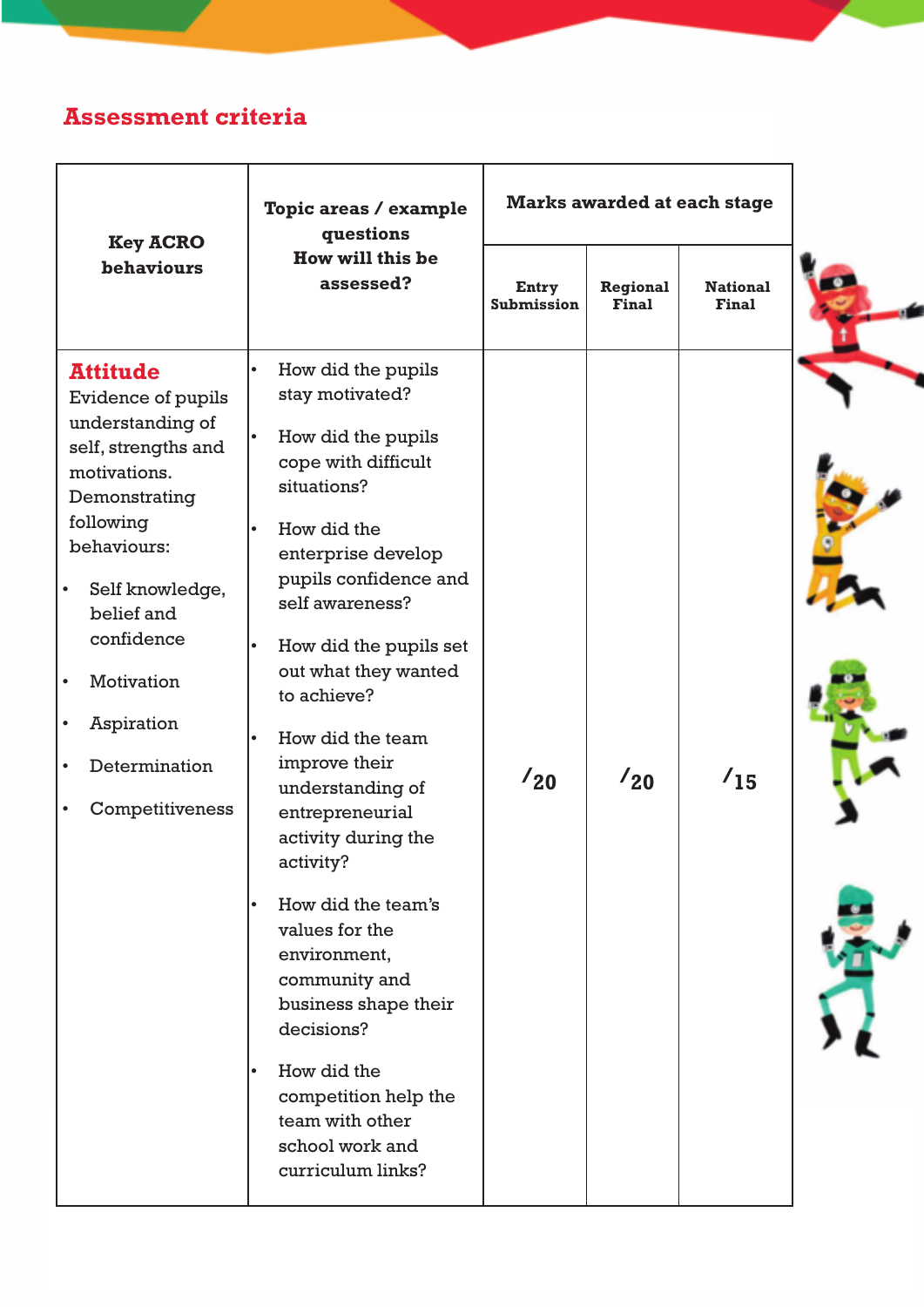|                                                                                                                                                                                                                                                                                                                                  | Topic areas / example<br>questions<br>How will this be<br>assessed?                                                                                                                                                                                                                                                                                                                                                                                                                                                                                                                                | <b>Marks awarded at each stage</b> |                   |                          |  |
|----------------------------------------------------------------------------------------------------------------------------------------------------------------------------------------------------------------------------------------------------------------------------------------------------------------------------------|----------------------------------------------------------------------------------------------------------------------------------------------------------------------------------------------------------------------------------------------------------------------------------------------------------------------------------------------------------------------------------------------------------------------------------------------------------------------------------------------------------------------------------------------------------------------------------------------------|------------------------------------|-------------------|--------------------------|--|
| <b>Key ACRO</b><br><b>behaviours</b>                                                                                                                                                                                                                                                                                             |                                                                                                                                                                                                                                                                                                                                                                                                                                                                                                                                                                                                    | Entry<br><b>Submission</b>         | Regional<br>Final | <b>National</b><br>Final |  |
| <b>Creativity</b><br>Evidence of the<br>ability to generate<br>fresh ideas, solve<br>problems and spot<br>new opportunities.<br>Demonstrating<br>following<br>behaviours:<br>Problem solving<br>Lateral thinking<br>$\bullet$<br>$/$ ideas<br>generation<br>$\bullet$<br>Spotting and<br>creating<br>opportunities<br>Innovation | How did the team<br>choose their product<br>or service?<br>Is the product or<br>service innovative,<br>and if so how?<br>How was the product<br>or service promoted<br>to attract customers?<br>How did they sell their<br>products or services?<br>Any innovative sales<br>techniques?<br>How did the team<br>solve the biggest<br>problem they faced<br>during the activity?<br>Did the team<br>communicate the<br>quality of their<br>product or service<br>effectively, and how?<br>Does the enterprise<br>make a positive<br>environmental change<br>to team's school and<br>wider community? | 1/20                               | $\frac{1}{20}$    | /15                      |  |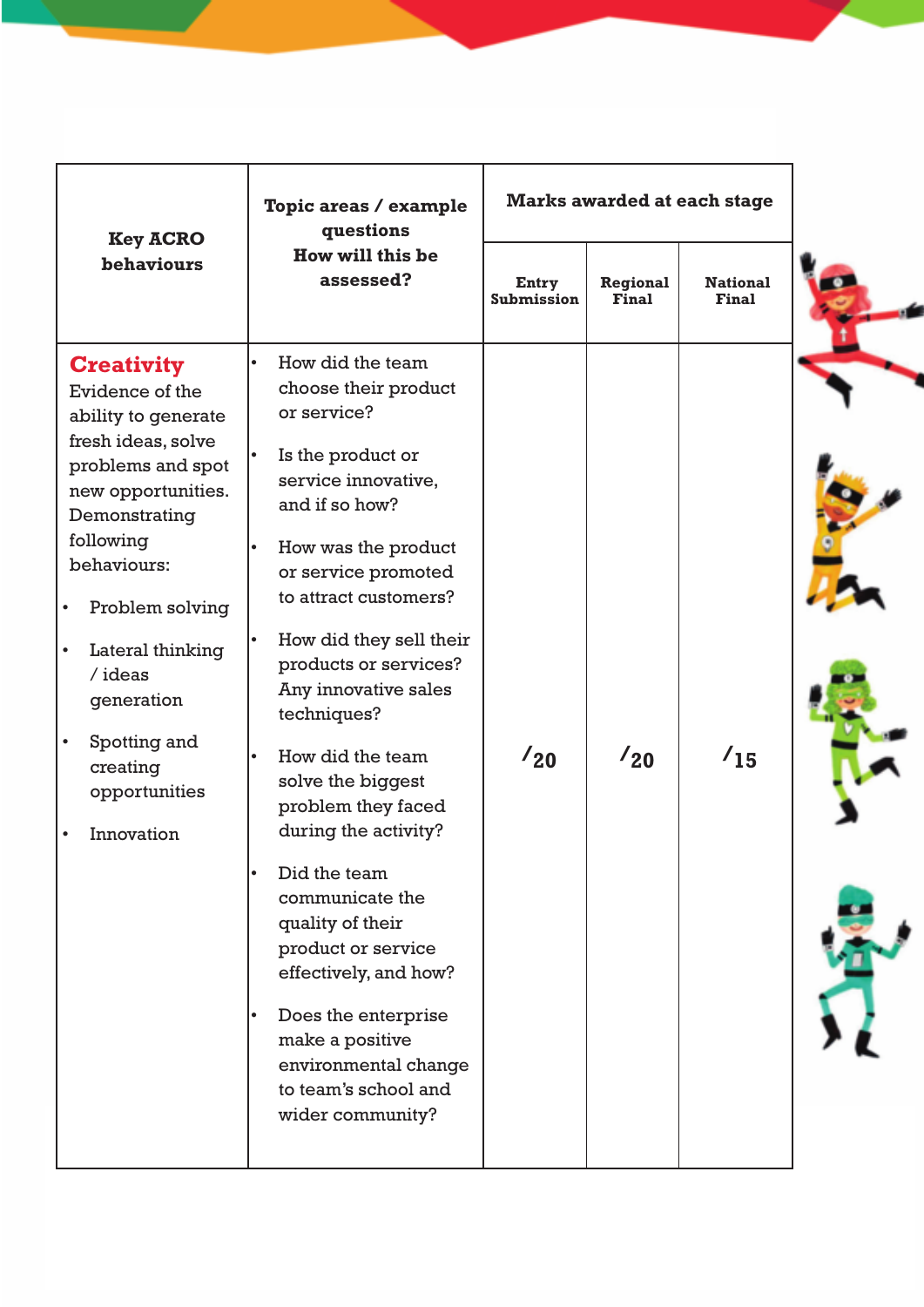|                                                                                                                                                                                                                                                                                                                                                                                                                                                        | Topic areas / example<br>questions<br>How will this be<br>assessed?                                                                                                                                                                                                                                                                                                                                                                          | <b>Marks awarded at each stage</b> |                   |                          |  |
|--------------------------------------------------------------------------------------------------------------------------------------------------------------------------------------------------------------------------------------------------------------------------------------------------------------------------------------------------------------------------------------------------------------------------------------------------------|----------------------------------------------------------------------------------------------------------------------------------------------------------------------------------------------------------------------------------------------------------------------------------------------------------------------------------------------------------------------------------------------------------------------------------------------|------------------------------------|-------------------|--------------------------|--|
| <b>Key ACRO</b><br><b>behaviours</b>                                                                                                                                                                                                                                                                                                                                                                                                                   |                                                                                                                                                                                                                                                                                                                                                                                                                                              | Entry<br><b>Submission</b>         | Regional<br>Final | <b>National</b><br>Final |  |
| <b>Relationships</b><br>It's all about<br>people, the ability<br>to communicate<br>effectively,<br>expressing your<br>own views and<br>ideas, appreciating<br>others' viewpoint<br>and working<br>co-operatively.<br>Demonstrating<br>following<br>behaviours:<br>Working with<br>$\bullet$<br>others<br>$\bullet$<br>Managing<br>difficult<br>situations<br>Negotiation,<br>persuasion and<br>influence<br>Presentation<br>$\bullet$<br>Communication | How did the team<br>seek partnerships<br>with local business,<br>parents and others to<br>support their<br>business?<br>How well did team<br>members work<br>together?<br>How did all team<br>members understand<br>their roles in the<br>business?<br>How did the business<br>communicate with<br>customers and<br>partners and was it<br>effective?<br>Did the team listen to<br>views of others<br>members and those<br>outside the team? | 1/20                               | 1/20              | $1_{15}$                 |  |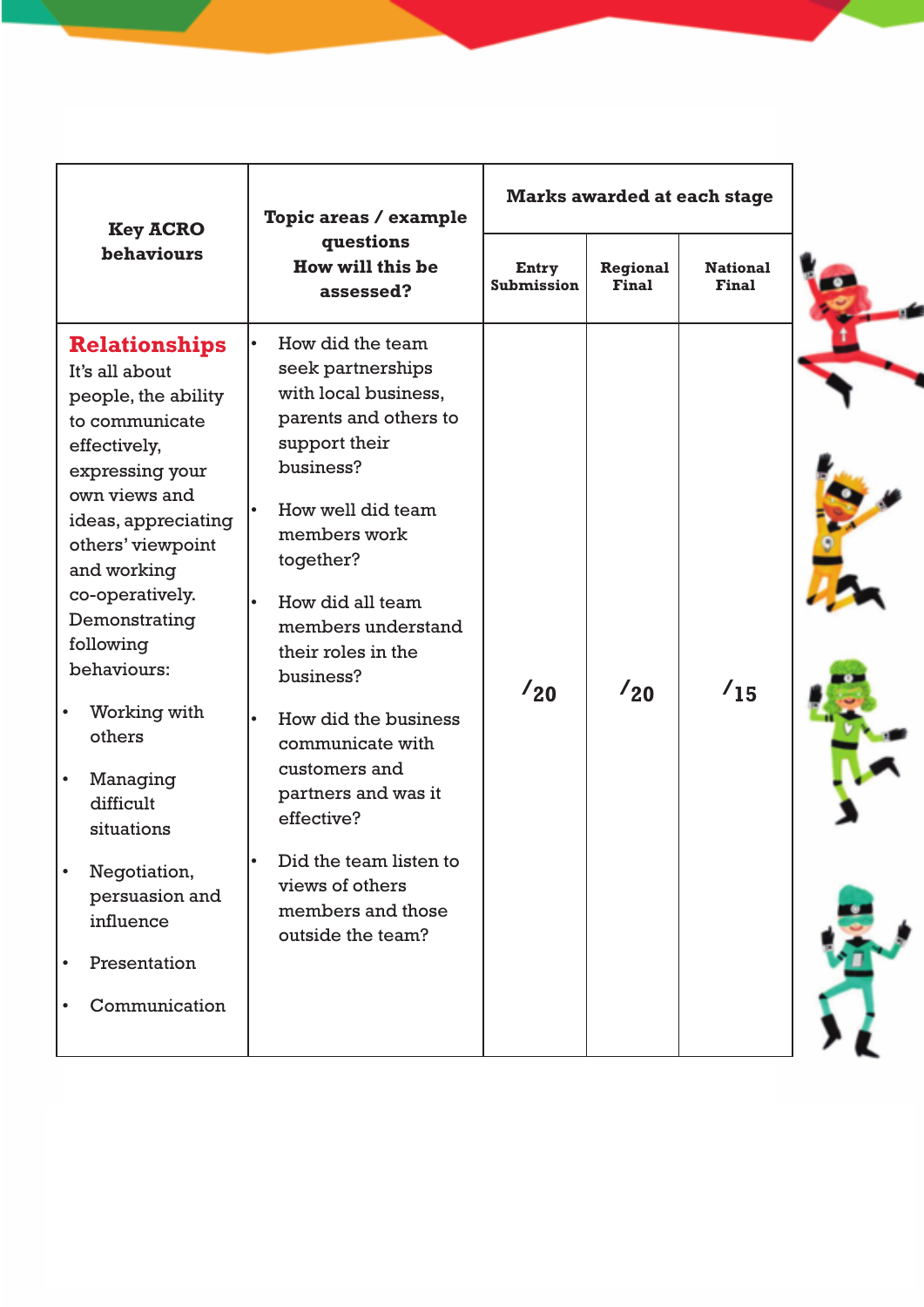|                                                                                                                                                                                                                                                                                                                                                                                                                   | Topic areas / example                                                                                                                                                                                                                                                                                                                                                                                                                                                               | <b>Marks awarded at each stage</b> |                   |                          |
|-------------------------------------------------------------------------------------------------------------------------------------------------------------------------------------------------------------------------------------------------------------------------------------------------------------------------------------------------------------------------------------------------------------------|-------------------------------------------------------------------------------------------------------------------------------------------------------------------------------------------------------------------------------------------------------------------------------------------------------------------------------------------------------------------------------------------------------------------------------------------------------------------------------------|------------------------------------|-------------------|--------------------------|
| <b>Key ACRO</b><br><b>behaviours</b>                                                                                                                                                                                                                                                                                                                                                                              | questions<br>How will this be<br>assessed?                                                                                                                                                                                                                                                                                                                                                                                                                                          | Entry<br><b>Submission</b>         | Regional<br>Final | <b>National</b><br>Final |
| <b>Organisation</b><br>Making informed<br>decisions and<br>fulfilling your<br>objectives by<br>planning and<br>managing<br>situations,<br>resources and risk.<br>Demonstrating<br>following<br>behaviours:<br>Planning<br>Managing<br>$\bullet$<br>resources<br>Decision making<br>٠<br>Research and<br>$\bullet$<br>understanding<br>the environment<br>Managing risk<br>$\bullet$<br>Vision and goal<br>setting | How did the team plan<br>their enterprise? Were<br>there clear aims for<br>the business?<br>Did the team carry out<br>market research and<br>use it to develop their<br>business?<br>How did the team<br>allocate roles and<br>responsibilities?<br>How did the team<br>raise funds to start<br>and manage their<br>money?<br>Did the team make a<br>profit? What did the<br>team learn about<br>managing money?<br>Quality of submission.<br>Is it engaging and<br>well presented? | $\frac{1}{20}$                     | 1/20              | 15                       |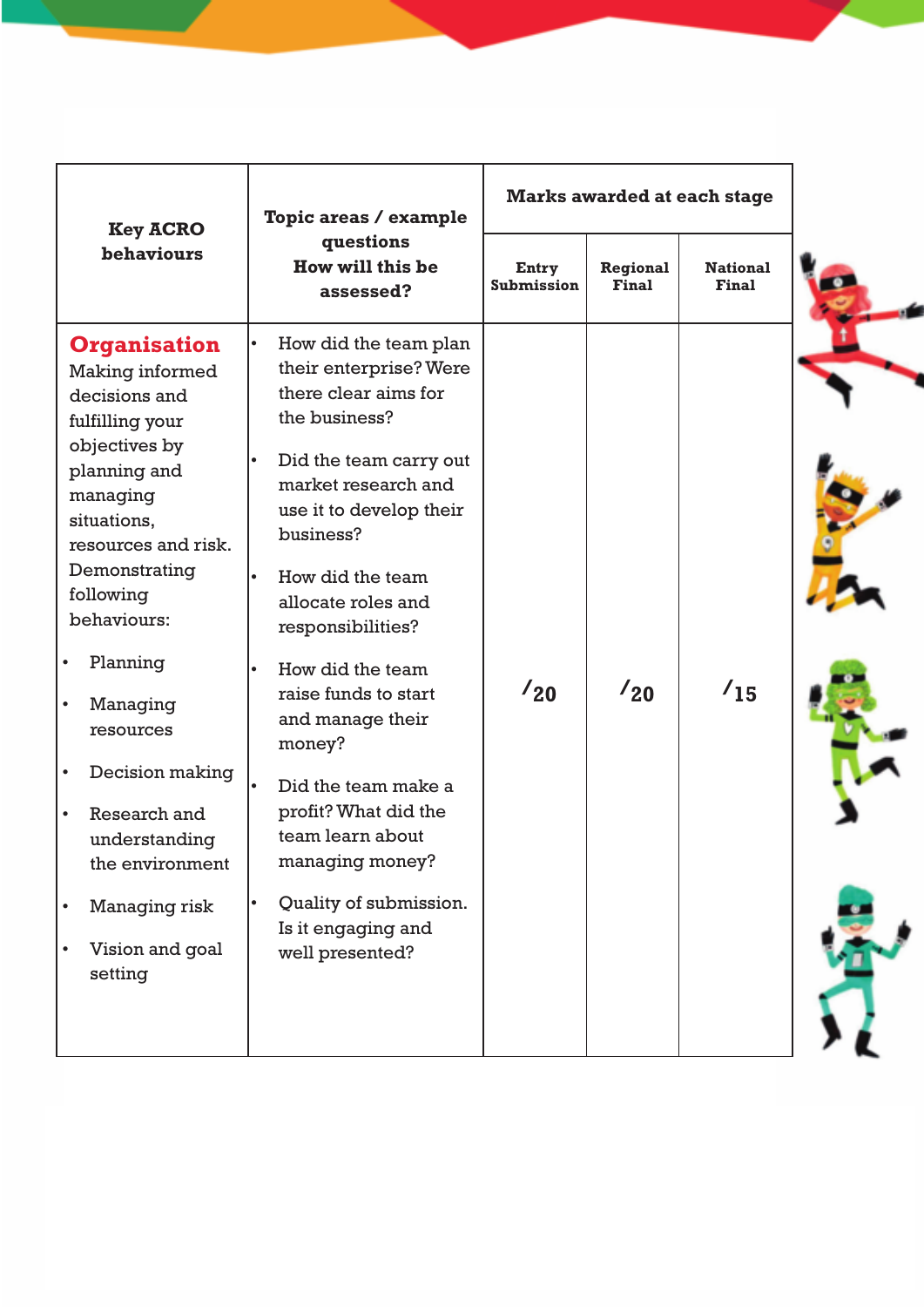|                                      |                                                                                                                                                                             | <b>Marks awarded at each stage</b> |                   |                                 |  |
|--------------------------------------|-----------------------------------------------------------------------------------------------------------------------------------------------------------------------------|------------------------------------|-------------------|---------------------------------|--|
| <b>Key ACRO</b><br><b>behaviours</b> | Topic areas / example<br>questions<br>How will this be<br>assessed?                                                                                                         | Entry<br>Submission                | Regional<br>Final | <b>National</b><br><b>Final</b> |  |
| <b>Overall</b>                       | Tell us why you think<br>$\bullet$<br>your school deserves<br>to win the Enterprise<br><b>Troopers Primary</b><br>competition                                               | $\frac{1}{20}$                     |                   |                                 |  |
| <b>Business</b>                      | How did the team<br>identify and actively<br>engage with business<br>partners<br>How well was<br>$\bullet$<br>business involved in<br>the overall approach<br>to enterprise |                                    | /10               | /10                             |  |
| <b>Display stand</b>                 | Does the display<br>٠<br>promote the<br>enterprise activity in a<br>creative and<br>innovative manner<br>What is the quality of<br>products produced?                       |                                    | 10 <sup>2</sup>   | 10                              |  |
|                                      |                                                                                                                                                                             |                                    |                   |                                 |  |